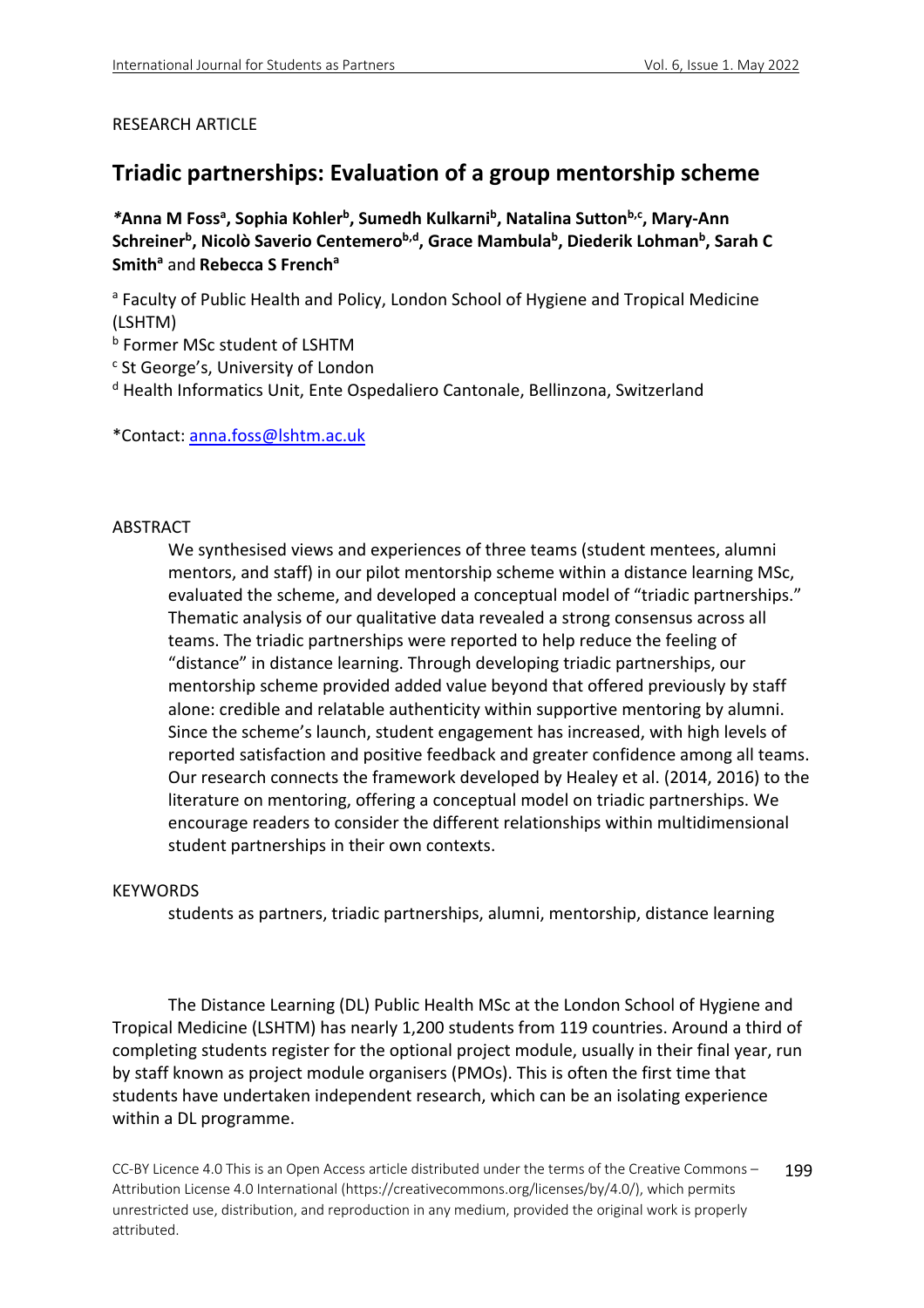In response to student requests, we developed and launched a mentorship scheme. The scheme operates within a staff-monitored online environment, in which a group of alumni-mentor volunteers support the new cohort of students to enhance students' learning experience by developing partnerships. The aim of this associated research project was to evaluate this pilot group mentorship scheme and offer reflections for others involved in similar partnerships.

#### BACKGROUND

Mentoring is often assumed to be a one-to-one activity, but issues can arise with personality clashes in mentor-mentee matching (Terrion & Leonard, 2007). Group mentorship (with peer-group, one-to-many, many-to-one, or many-to-many models) offers a less problematic alternative in this regard (Huizing, 2012). The benefits of the peer-group model relate to personal and professional growth, but this can be limited by the fluidity of the mentor role being shared among all the peers (Huizing, 2012). The many-to-many model overcomes this limitation while maintaining the benefits of the peer-group model (Huizing, 2012).

We took a Students-as-Partners (SaP) approach within our many-to-many group mentoring model that reflected the conceptual framework for teaching and learning of Healey et al. (2014, 2016). In this way, we began the formation of a partnership learning community, focusing on the enhancement of learning and teaching through the scholarship of teaching and learning (SoTL). Collaboration leads to an improved learning environment and student engagement by respecting the values of trust, responsibility, and empowerment (Healey, Flint, & Harrington, 2016). Furthermore, we were guided by the three principles of "respect, reciprocity, and responsibility" noted by Cook-Sather et al. (2014), as well as Matthews (2017)'s five propositions: "(i) Foster inclusive partnerships, (ii) Nurture power-sharing relationships through dialogue and reflection, (iii) Accept partnership as a process with uncertain outcomes, (iv) Engage in ethical partnerships, and (v) Enact partnership for transformation" (page 2).

To our knowledge, the terminology of "triadic partnerships," found in school and medical/therapeutic models (De Civita & Dobkin, 2004; Deveaux, 1997), has yet to appear in the SaP literature. This project aimed to synthesise the views and experiences of three teams connected by three different partnerships (student mentees, alumni mentors, and staff PMOs), to evaluate our pilot mentorship scheme and to develop a conceptual model of triadic partnerships within SaP. We hope this will add to the sparse literature on SaP for advancing SoTL (Healey et al., 2014; Healey et al., 2016) and transfer the concept/terminology of triadic partnerships into the SaP literature.

### METHODS

#### **Recruitment and training of participants**

Foss, A. M., Kohler, S., Kulkarni, S., Sutton, N., Schreiner, M. A., Centemero, N. S., Mambula, G., Lohman, D., 200 Smith, S. C., & French, R. S. (2022). Triadic partnerships: Evaluation of a group mentorship scheme. *International Journal for Students as Partners, 6(1)*. https://doi.org/10.15173/ijsap.v6i1.4858 Students (n=49) who successfully completed the LSHTM Public Health MSc project module in 2016–17 were approached, and eight alumni volunteered (subsequently referred to as "mentors"). Seventy-three new students enrolled onto the project module in 2018–19, and all were approached to join the scheme as mentees, with 10 volunteering (subsequently referred to as "mentees"). Although these formally recruited mentees provided feedback for this research, the mentors provided support to the whole student cohort. Mentors were trained on role expectations and boundaries (included in this training was the guidance to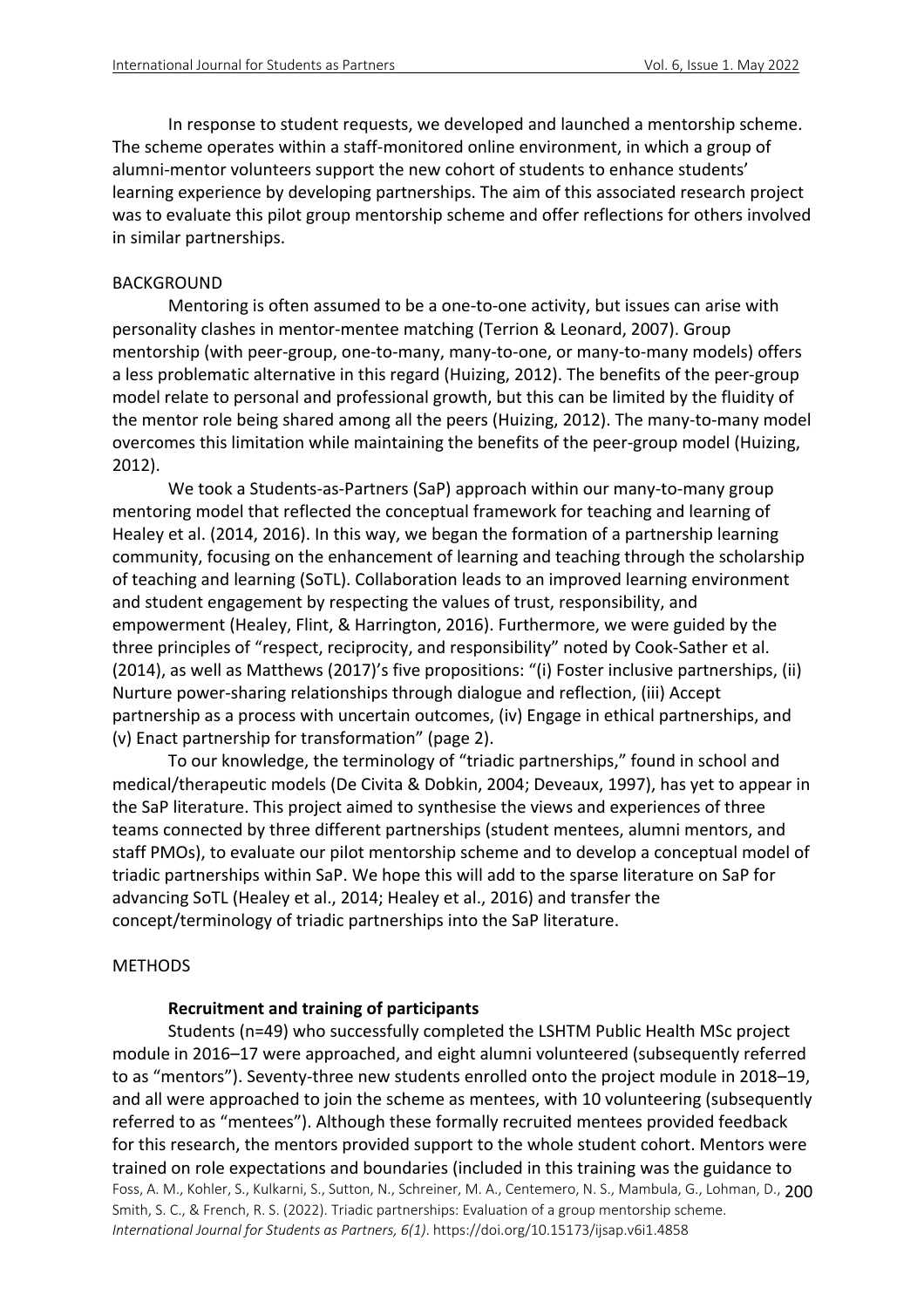share experiences and pose questions rather than give advice) by the PMO/principal investigator (PI) via a one-hour webinar, with ongoing support provided by the PMOs afterwards.

### **Support offered by mentors to students**

Interactions between mentors and mentees and other students occurred throughout the academic year 2018–19 via LSHTM's online communication platform (Moodle). These consisted of written posts on the discussion forum and live sessions via virtual classroom video/web conferencing software (Collaborate). All interactions were supported and supervised by the PMOs.

### **Ethics**

The project was approved by the LSHTM Ethics Committee (ref: 14623). Our research follows the British Educational Research Association guidelines and code of conduct for educational research (2011).

As is typical of the participatory action research paradigm we followed (Durham University and Lune Rivers Trust, 2011; Elliot, 1991), the research participants (alumni mentors and student mentees) were invited to take on the role of student partners, and were involved in decision-making about ethics application amendments as the research unfolded.

### **Data collection**

The datasets collected are summarised below:

- I. Three end-of-pilot focus group discussions (FGDs): one for mentee feedback, one for mentor feedback, and one for PMO discussion. FGD questions were also emailed in advance. The PMO/PI transcribed all FGDs and included the responses to FGD questions received via email.
- II. Other interactions via email and Moodle posts throughout the academic year 2018–19.
- III. Recordings of five 1-hour Collaborate sessions spread throughout the academic year 2018–19 with mentors responding to questions from mentees/students. Any mentee/mentor feedback about the mentorship scheme was fully transcribed by mentors.
- IV. An annual online student satisfaction survey, sent to mentees and other students after they had submitted their project reports for assessment.
- V. Data on numbers of discussion forum posts and participants in / views of Collaborate sessions.

### **Data analysis**

The PMO/PI analysed the quantitative data (datasets IV and V) using descriptive statistics (frequencies) in Excel.

Across the various qualitative datasets (I, II, and III), seven student partners (four mentees and three mentors) undertook thematic content analysis by applying an inductive approach to obtain subjective information about mentors' and mentees' opinions (Braun & Clarke, 2006, 2014; Green & Thorogood, 2014).

Foss, A. M., Kohler, S., Kulkarni, S., Sutton, N., Schreiner, M. A., Centemero, N. S., Mambula, G., Lohman, D., 201 Smith, S. C., & French, R. S. (2022). Triadic partnerships: Evaluation of a group mentorship scheme. *International Journal for Students as Partners, 6(1)*. https://doi.org/10.15173/ijsap.v6i1.4858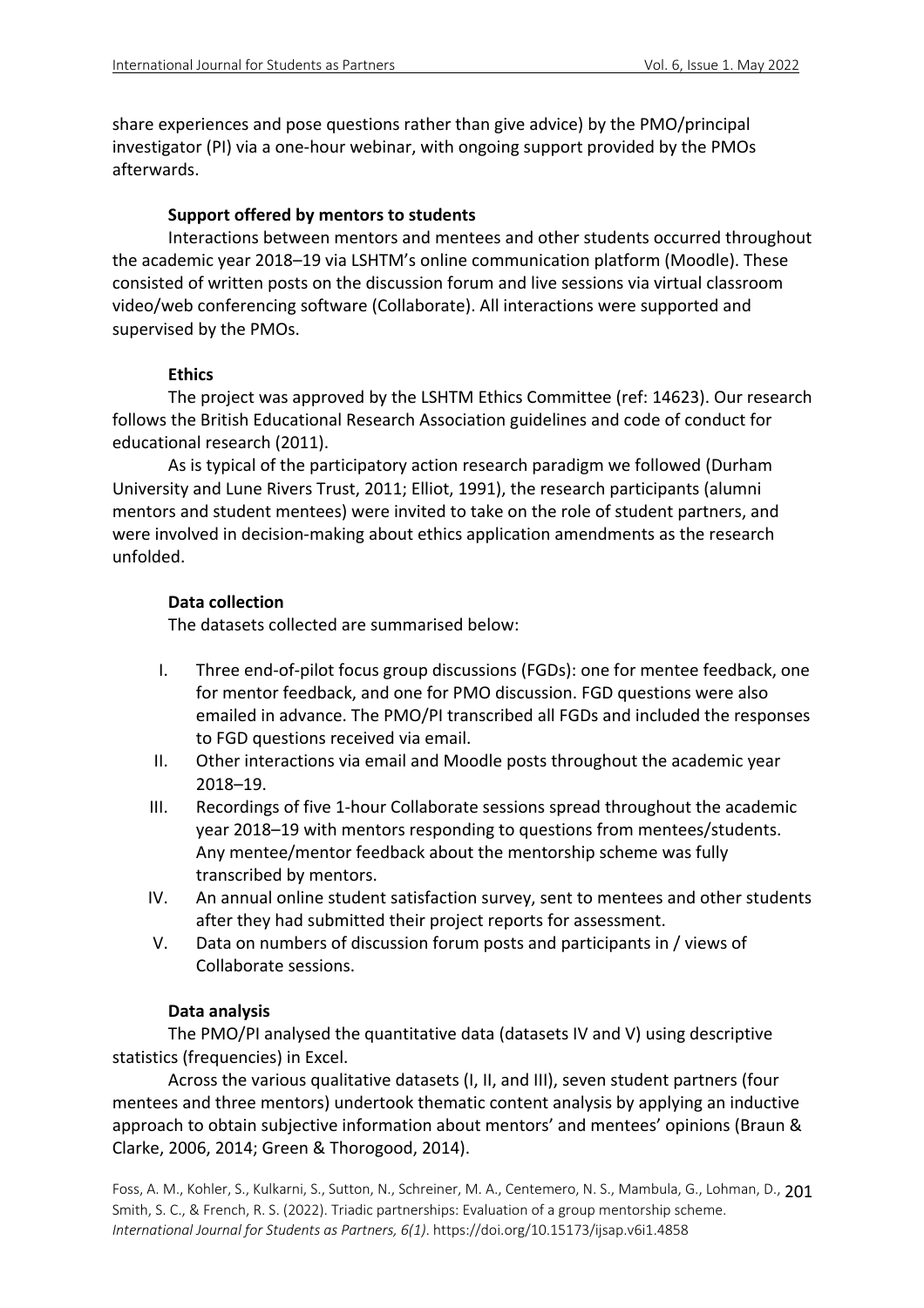To reduce bias, mentors analysed mentee data and vice versa, with each analyst working independently initially. A mentee (who had not participated in the mentee FGD) also analysed all three FGDs to mitigate possible recruitment bias while exploring convergence and divergence of opinions across the different stakeholders of mentees, mentors, and PMOs.

Following consistency checks and reconciliation, the team of student partners and PMOs discussed a combined set of emerging themes.

### **FINDINGS**

A summary of the numbers of research participants in each team and the amount of data they generated in the main datasets is given in Table 1 below.

### **Table 1: Research participants and volume of their contributions for key datasets**

|                                               | Number         |
|-----------------------------------------------|----------------|
| <b>Enrolled students</b>                      | 73             |
| <b>Mentees</b>                                | 11             |
| <b>Mentors</b>                                | 8              |
| <b>PMOs</b>                                   | 3              |
|                                               |                |
| Dataset (I)                                   |                |
| <b>Mentees in Mentee FGD</b>                  | 4              |
| Mentees responding via email to FGD questions | 2              |
| <b>PMOs in Mentee FGD</b>                     | 3              |
| <b>Mentors in Mentor FGD</b>                  | $\overline{2}$ |
| Mentors responding via email to FGD questions | $\mathbf{1}$   |
| <b>PMOs in Mentor FGD</b>                     | 3              |
| <b>PMOs in PMO FGD</b>                        | 3              |
|                                               |                |
| Dataset (II)                                  |                |
| Mentees who provided feedback                 | 10             |
| Emails/posts from mentees                     | 70             |
| Mentors who provided feedback                 | 7              |
| Emails/posts from mentors                     | 54             |
| Emails/posts from PMO/PI                      | 98             |
|                                               |                |
| Dataset (IV)                                  |                |
| Students completing satisfaction survey       | 27             |

### **Quantitative analysis**

While there was a similar number of students across the 2017–18 and 2018–19 cohorts (75 vs. 73, respectively), Moodle activity increased in 2018–19, including more student-to-student peer support, and initial Collaborate sessions were earlier and more participatory than in previous years. The PMO-mentor partnership meant PMOs needed to

Foss, A. M., Kohler, S., Kulkarni, S., Sutton, N., Schreiner, M. A., Centemero, N. S., Mambula, G., Lohman, D., 202 Smith, S. C., & French, R. S. (2022). Triadic partnerships: Evaluation of a group mentorship scheme. *International Journal for Students as Partners, 6(1)*. https://doi.org/10.15173/ijsap.v6i1.4858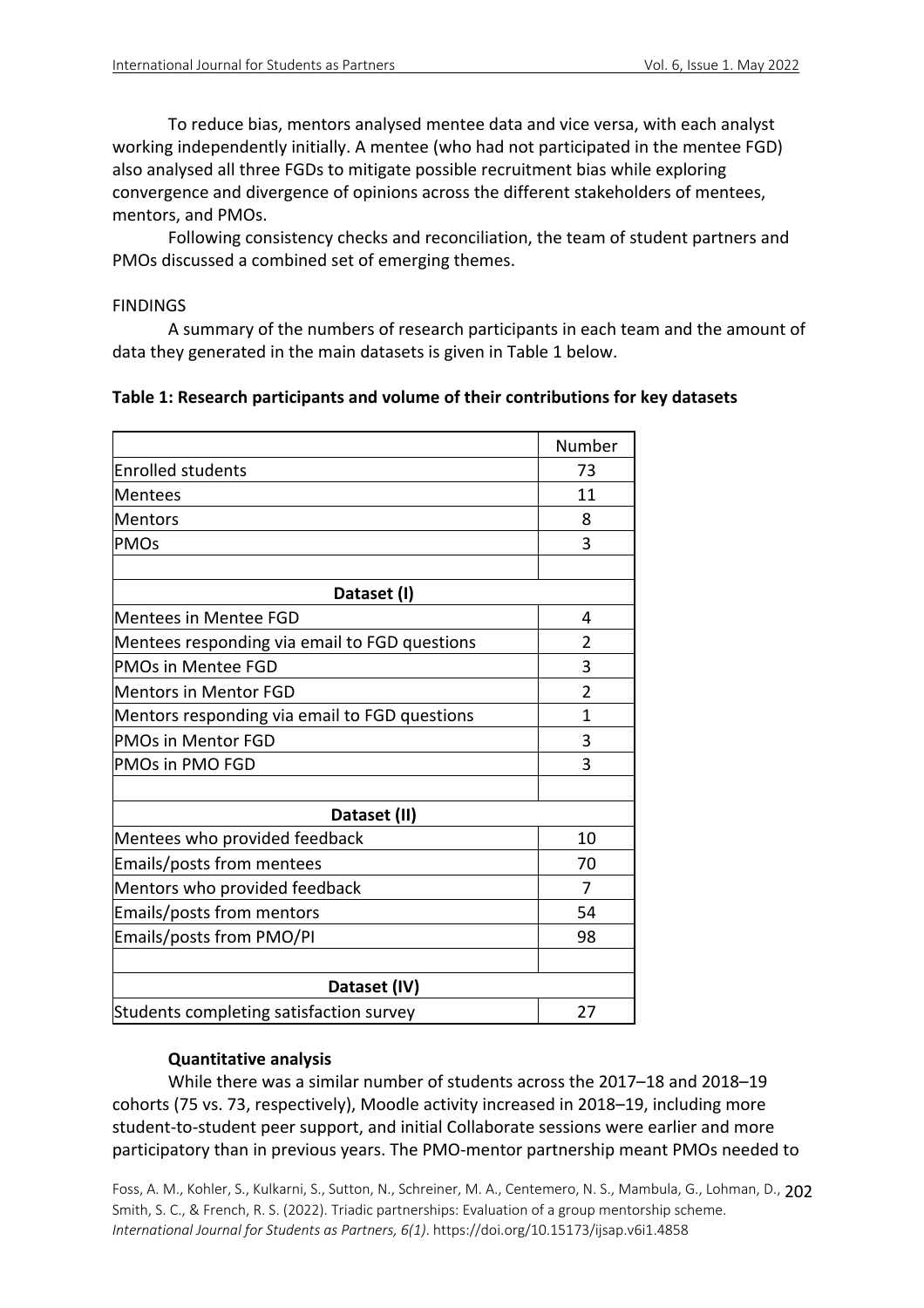provide fewer responses on discussion forums due to mentors' prompt and comprehensive responses to student queries.

Twenty-seven of the 73 students completed the satisfaction survey at the end of the academic year 2018–19, with 85% reporting that they were satisfied with "information and support from alumni mentors" and none reporting being dissatisfied. Eight students positively mentioned alumni mentors in their list of "up to three things that you felt really worked well in this Module," whereas only one student listed the mentorship program in their list of "up to three suggestions for change which you feel would improve the project report experience" (this participant suggested matching mentees to mentors).

### **Qualitative analysis**

The main qualitative findings are synthesised below across datasets I, II, and III, organised around three broad themes.

### *Theme 1: Added value*

Mentees felt that the mentor-mentee partnership provided them with mentors they could "identify with" and who supported them "emotionally" by reassuring them about "doubts, challenges, and successes" (Mentee E, FGD-email) and by helping them feel "less anxious" (Mentee F, email). Another said that mentors "can often relate to what I was doing better than my supervisor" (Mentee J, Collaborate), and yet another explained, "I think sometimes things stick in your head if they are a story or someone's experience rather than a generic set of instructions" (Mentee D, email). Mentors from different backgrounds brought "different opinions and different approaches" (Mentee G, email).

The promptness and relevance of mentors' responses, including practical tips, was appreciated by many mentees. Other benefits included confidence building, moral support, and "credibility" (Mentee F, email) through the mentors' "empathetic" (Mentee G, email) and "enthusiastic" tone (Mentee E, email).

The PMOs also expressed benefiting from the mentors' presence, observing the "irreplaceable" (PMO D, mentor FGD) value added to the mentees' experience. The mentors have "gone through the journey like the students" (PMO D, mentor FGD), have more "informality" and "authenticity" (PMO A, mentor FGD), and "connect with the students immediately" in that they "really get it" (PMO A, FGD). PMOs also valued mentors "because of the ambiguities that we [PMOs] don't see when we write to them [students] but a student [alumni] might see" (PMO B, PMO FGD). In these ways, the complementarity of what PMOs and mentors offer students led to a strong PMO-mentor partnership in supporting students.

Mentors appreciated staying linked to LSHTM (Mentor F, FGD-email) and "connected to the academic world [and] research world" (Mentor H, email). The knowledge and skills gained helped increase mentors' confidence. They also derived satisfaction from the mentor-mentee partnership through receiving positive feedback from students, saying "I feel really happy to hear that it was helpful to people because that was the number one reason that I signed up" (Mentor C, Collaborate).

### *Theme 2: Connections and relationships*

### The mentorship scheme was said to have "created a virtual bonding environment" (Mentor D, FGD). The partnership between mentors and PMOs developed before the

Foss, A. M., Kohler, S., Kulkarni, S., Sutton, N., Schreiner, M. A., Centemero, N. S., Mambula, G., Lohman, D., 203 Smith, S. C., & French, R. S. (2022). Triadic partnerships: Evaluation of a group mentorship scheme. *International Journal for Students as Partners, 6(1)*. https://doi.org/10.15173/ijsap.v6i1.4858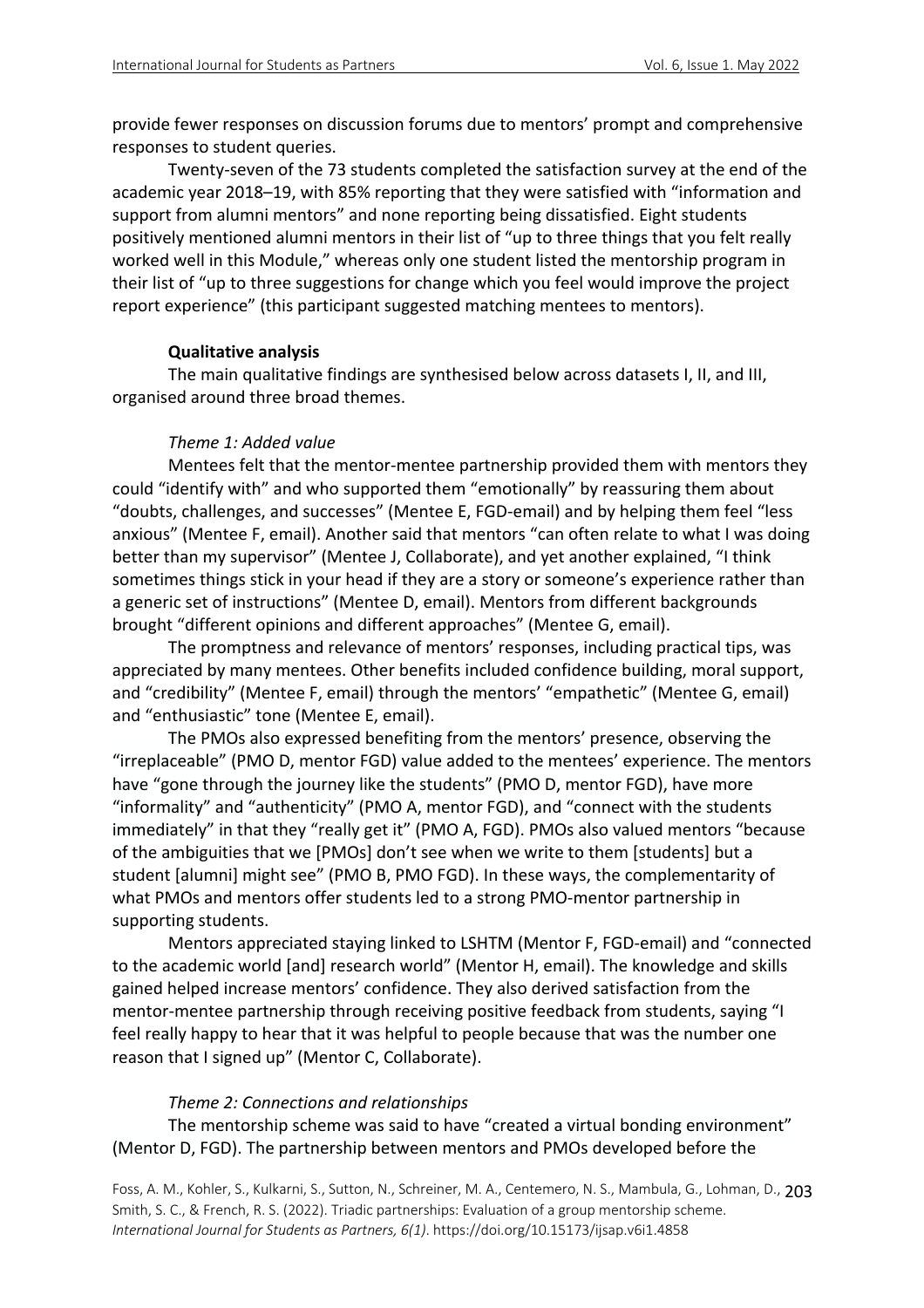partnership between PMOs and mentees as the mentors were recruited and trained prior to launching the scheme. Even early on, the relationship between mentors and PMOs felt more like a partnership than the traditional hierarchal relationship. Mentor D and PMO B both mentioned the "encouragement" of the other as a valued support. The PMO/PI's initial concerns around asking too much of alumni volunteers were unfounded as mentors offered more than the PMO/PI had asked, resulting in an alumni-led radical expansion of the mentorship scheme plan. Mentees also commented on the "cohesion" and "good collaboration" between PMOs and mentors (Mentor F, FGD-email).

### *Theme 3: Sustainability and transferability*

The recommendations from mentees were focused on improving the scheme itself, its sustainability and transferability, and enhancing student experience. One mentee remarked that "I guess many other modules could benefit from a similar scheme" (Mentee G, email).

One of the main challenges for mentors was a lack of time to commit to the scheme due to their own work, travel, and personal commitments, making it "difficult to sustain a continuous level of involvement" (Mentor F, FGD-email). A shorter commitment period was discussed but it was decided the appreciated benefit of building relationships between partners/teams would then be lost.

Following debate, all parties agreed that the group mentorship model delivered within the "transparent" (Mentor D, email) and PMO-monitored discussion forums and virtual classroom video/web conferencing sessions was the most appropriate for the broadest/fairest reach of students and the most sustainable.

### **Conceptual framework and reflections on this research project**

We used the findings, further reflections on our experience in co-producing this research and co-authoring this paper (see below), and the terminology used in the SaP framework of Healey et al. (2016) to develop a conceptual framework for capturing multidimensional partnerships (see Figure 1).

We observed that the evaluative teacher-student partnership was bidirectional, with the presence of traditional hierarchy but also the inverse as students were evaluating the mentorship scheme by feeding back to the PMO. Movement between the different teams (from corner to corner in Figure 1) as the student mentees graduated to become alumni while remaining involved in this partnership-learning community is implicit. Our triadic partnerships resulted in a contribution to change by all parties (teams), as emphasised by Healey et al. (2016) . Power dynamics shifted over time, "tipping the scales of power" (Matthews, 2017) from teacher-student to more mutual learning and dependencies. For example, the PMO/PI was dependent on, and learnt from, the student partners who had stronger backgrounds in qualitative research.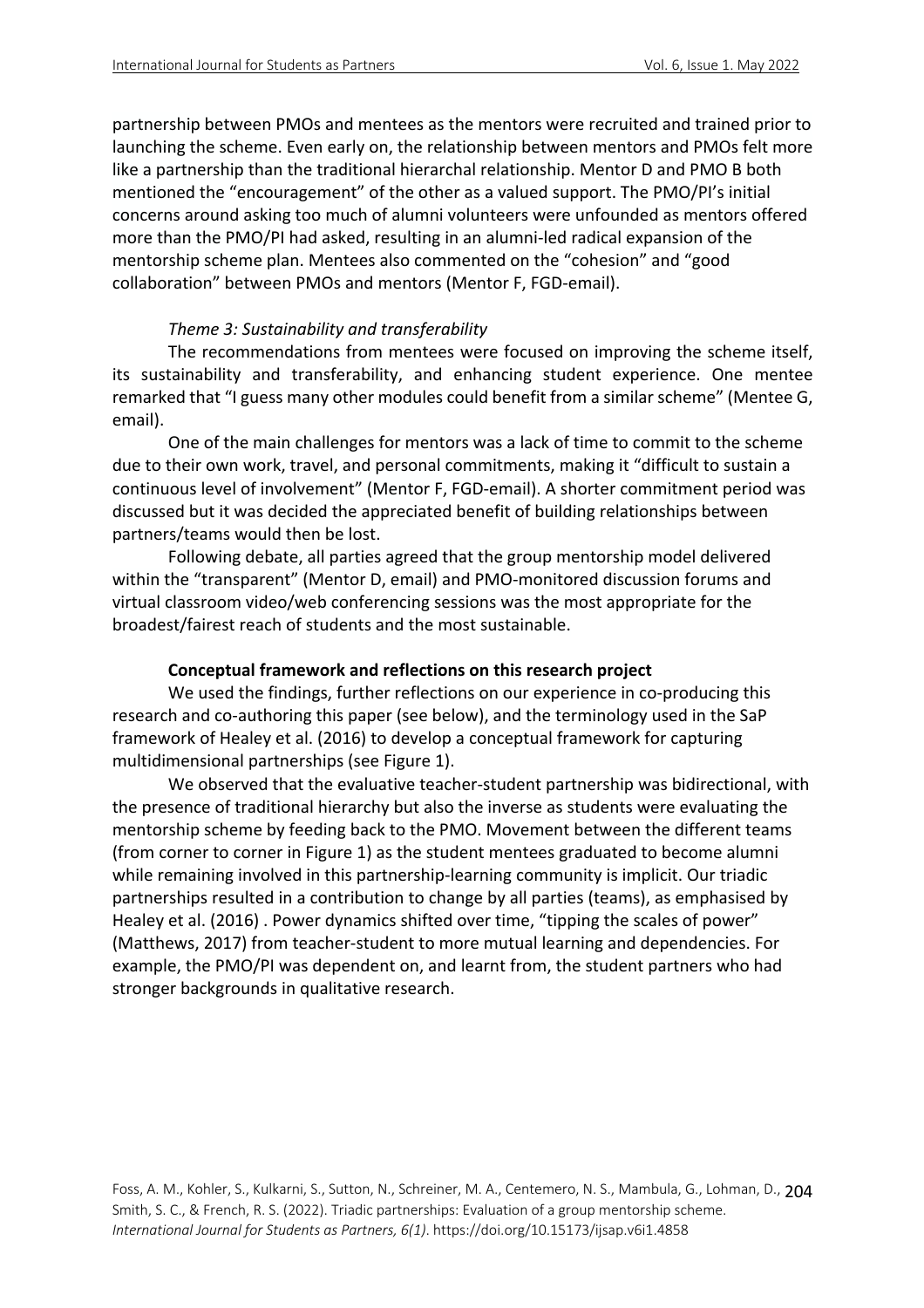

# **Figure 1: Conceptual framework: Triadic partnerships in the enhancement of learning and teaching through SoTL**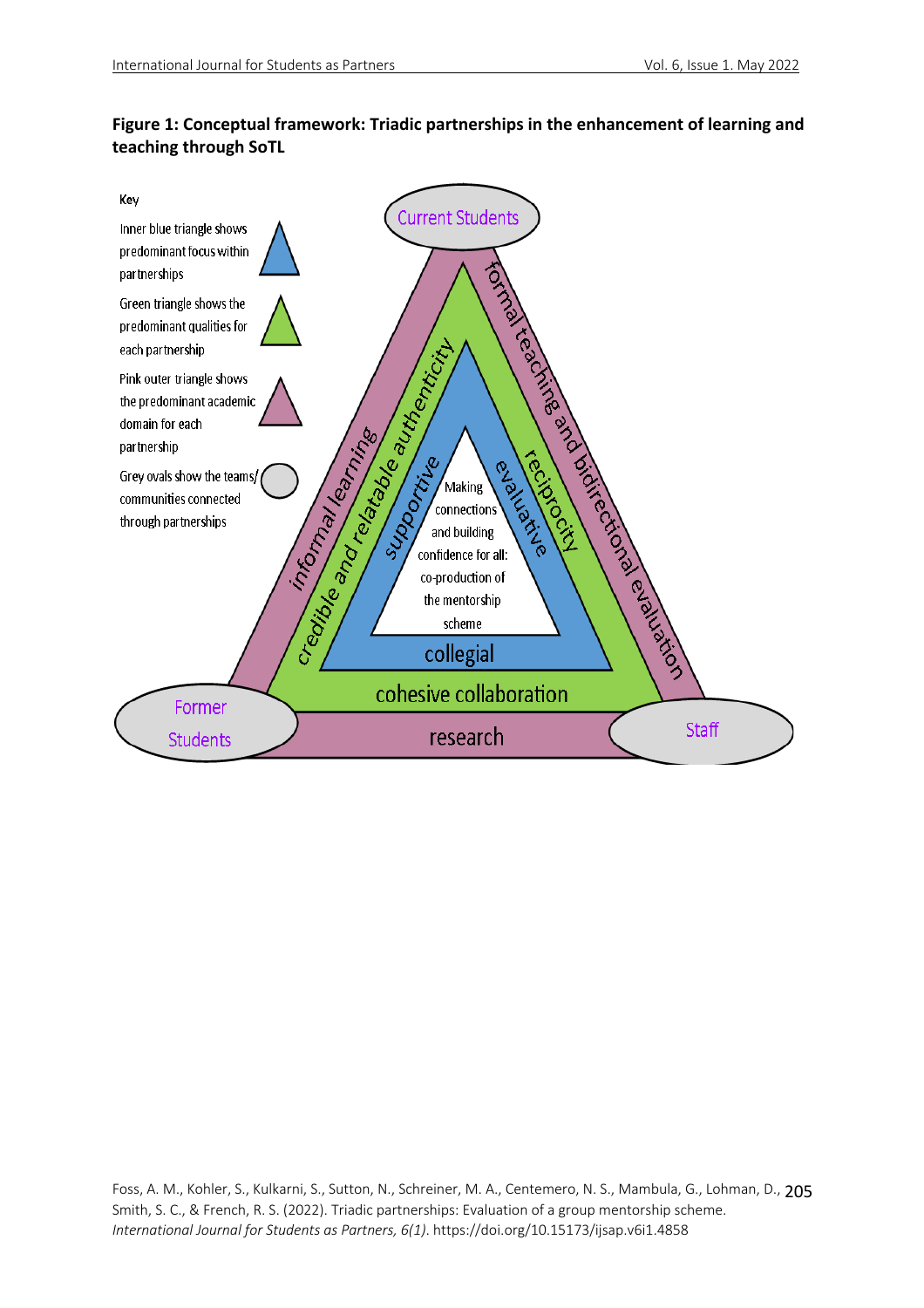#### DISCUSSION

### **Research in context: Reflections on our triadic partnerships positioned within the broader SaP and mentorship literature**

Drawing on the framework developed by Healey et al. (2014, 2016), we contribute to the limited prior literature on SaP for advancing SoTL since current and former students were not solely research participants but actively engaged in the research too: they became change agents in the co-production of the mentorship scheme and this paper. We also illustrate, in our own conceptual model, how the concept of "triadic partnerships" (De Civita & Dobkin, 2004; Deveaux, 1997) can be transferred into the SaP literature.

Our finding, that the triadic interaction helped both student-mentees and alumnimentors to build confidence and connectivity/community, is aligned with research in the mentorship literature (Kaur & Noman, 2020; Mercer-Mapstone et al., 2017). Looking at the three principles of self-determination theory (autonomy, competence, and relatedness (Kaur & Noman, 2020; Ryan & Deci, 2000)), relatedness was particularly emphasised by our mentees since mentors were seen to relate better to the situation of mentees than staff, which led to a meaningful interaction (Kaur & Noman, 2020) that helped maintain students' motivation. Moreover, as Cook-Sather and Abbott (2016) highlight, we too found that the SaP process involves empowering transformations for all involved to "become more informed (by multiple perspectives) [and] more confident" (page 7).

Finally, we were struck by the direct or indirect overlap between the circle of values in Healey et al. (2016)'s SaP framework—from the Higher Education (HE) Academy's (2015) *Framework for Student Engagement Through Partnership*, which lays out nine scholarly informed values—and some of the key qualities of a mentor described by Terrion and Leonard (2007). We hereby draw a connection between the SaP and the mentorship literature. For example, the following are features in both: honesty, trustworthiness, responsibility, and reciprocity. In fact, the first three of these terms are somewhat synonymous with the phrase "credible and relatable authenticity" in our conceptual framework (which also includes reciprocity). Additionally, the mentor qualities of supportiveness, collegiality, connectedness, and collaboration are present in our conceptual framework, while those of ability and willingness to commit time, experience, empathy, and enthusiasm were drawn out in our own findings (Terrion & Leonard, 2007). Harrington et al. (2016) touch on these parallels too by commenting that "when done well, mentoring can aid students in building communities of practice" (page 116), which we propose have much in common with Healey et al. (2016)'s partnership learning communities.

#### **Strengths and limitations**

Although the aim of our primary research to elicit views and experiences of mentors and mentees was met, we had difficulties in obtaining representative feedback from across the full cohort of students (beyond mentees), largely due to the low response rate to the end-of-year student satisfaction survey. Findings from mentors and mentees themselves may not be representative of other students and alumni since they were recruited as volunteers and so may have been more engaged in the mentorship scheme or project module than others.

The written feedback data from emails and Moodle posts were a richer data source than the FGDs because they were continuous throughout the year and represented the

Foss, A. M., Kohler, S., Kulkarni, S., Sutton, N., Schreiner, M. A., Centemero, N. S., Mambula, G., Lohman, D., 206 Smith, S. C., & French, R. S. (2022). Triadic partnerships: Evaluation of a group mentorship scheme. *International Journal for Students as Partners, 6(1)*. https://doi.org/10.15173/ijsap.v6i1.4858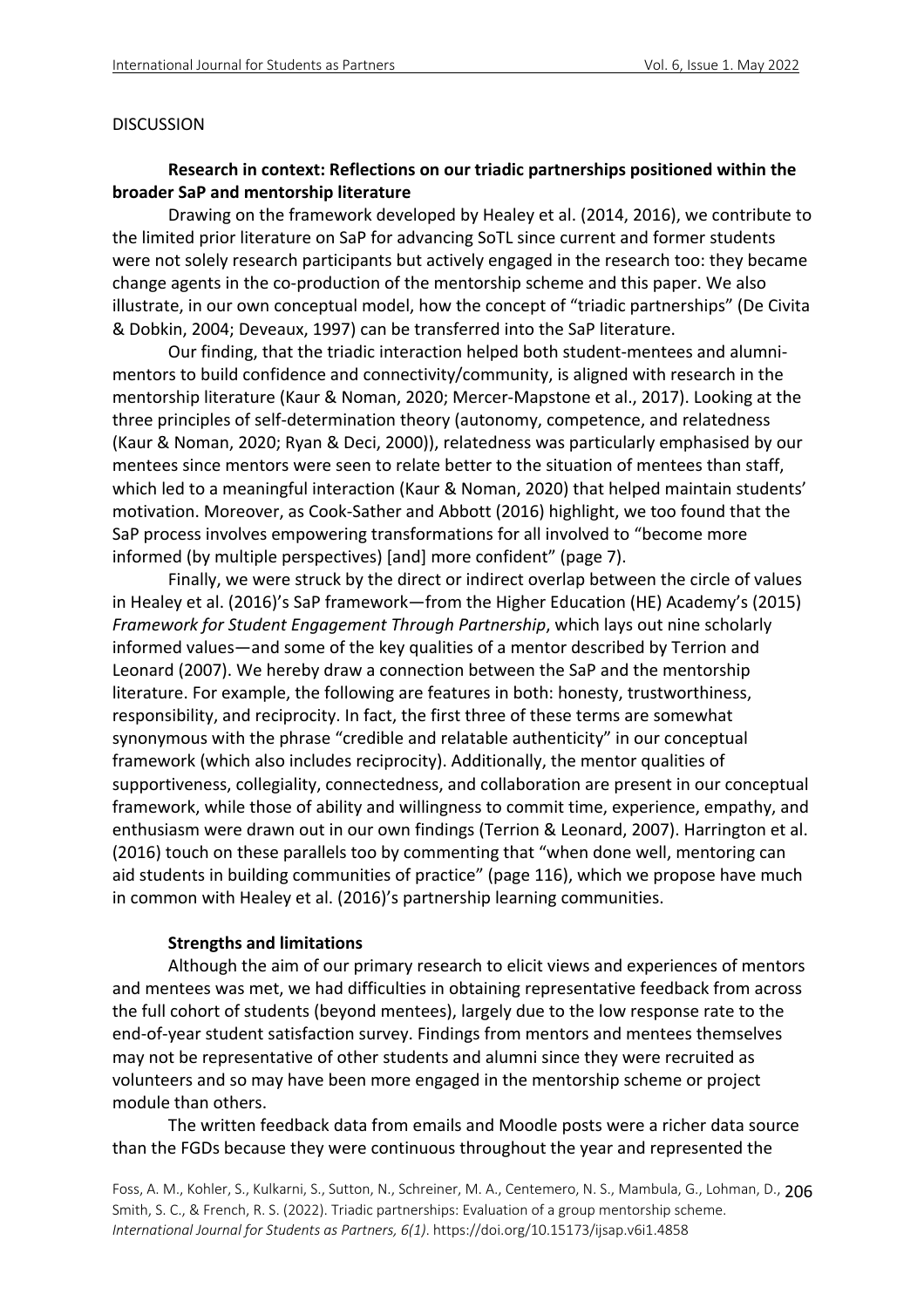evolving experience of the scheme and partnership formation, and also contained views of a broader range of mentees and mentors beyond those participating in the FGDs. The FGDs were more summaries of what was said in the emails, although they did allow for open discussion and reflection from a whole-project perspective at the end. The main added value of the mentor FGD beyond the emails and posts was the perspective of PMOs, which was also included in the PMO FGD.

Although the authors were involved in the development and implementation of the scheme and were research participants themselves, we allocated mentors to analyse mentee data and vice versa to reduce potential bias.

A key strength was the number of analysts involved, reflected in the authorship list, spanning a wide range of experiences and views. The numerous different datasets enabled triangulation of the data and collectively provided different perspectives, which helped reduce bias.

The scheme has been sustained over time (a fourth cohort of mentors are supporting students 2021–22) and transferred to a new team of PMOs (2019–20). The training resources for mentors are available as transferable outputs for use and adaptation elsewhere (Foss 2019; Foss et al., 2019).

With increased demand for virtual education, particularly over the COVID-19 pandemic, our group mentorship model offers a "constructive response to (inter)national policy drivers . . . for the transformation of HE fit for a contemporary world" (Healey et al., 2016).

### CONCLUSIONS AND RECOMMENDATIONS

Through the development of triadic partnerships, our mentorship scheme provides something additional to what was offered previously by staff alone: credible and relatable authenticity within the supportive mentoring offered by alumni. Since the launch of the scheme, we have observed increased student engagement, high levels of reported satisfaction and positive feedback, and increased confidence among all parties. A staffsupported model with a group of alumni mentoring students is shown here to be sustainable (across time) and transferable (to different staff).

Drawing on the framework developed by Healey et al. (2014, 2016), our research contributes to the sparse prior literature on SaP for advancing SoTL by connecting the literature on mentoring with that on SaP and offering a conceptual model on triadic partnerships. We encourage readers to consider the different relationships within multidimensional student partnerships in their own contexts and undertake further research to explore the transferability of our conceptual framework to a wider range of triadic partnerships and higher dimension partnerships. Such efforts might be well integrated within the connected curriculum framework proposed by Fung (2017).

*The project was approved by the LSHTM Ethics Committee (ref: 14623).*

### ACKNOWLEDGEMENTS

This project is funded by the University of London Worldwide through an award from the Centre for Distance Education. The authors are very grateful to Alan Tait for his support in helping to develop this project, and to the following other student partners and LSHTM staff

Foss, A. M., Kohler, S., Kulkarni, S., Sutton, N., Schreiner, M. A., Centemero, N. S., Mambula, G., Lohman, D., 207 Smith, S. C., & French, R. S. (2022). Triadic partnerships: Evaluation of a group mentorship scheme. *International Journal for Students as Partners, 6(1)*. https://doi.org/10.15173/ijsap.v6i1.4858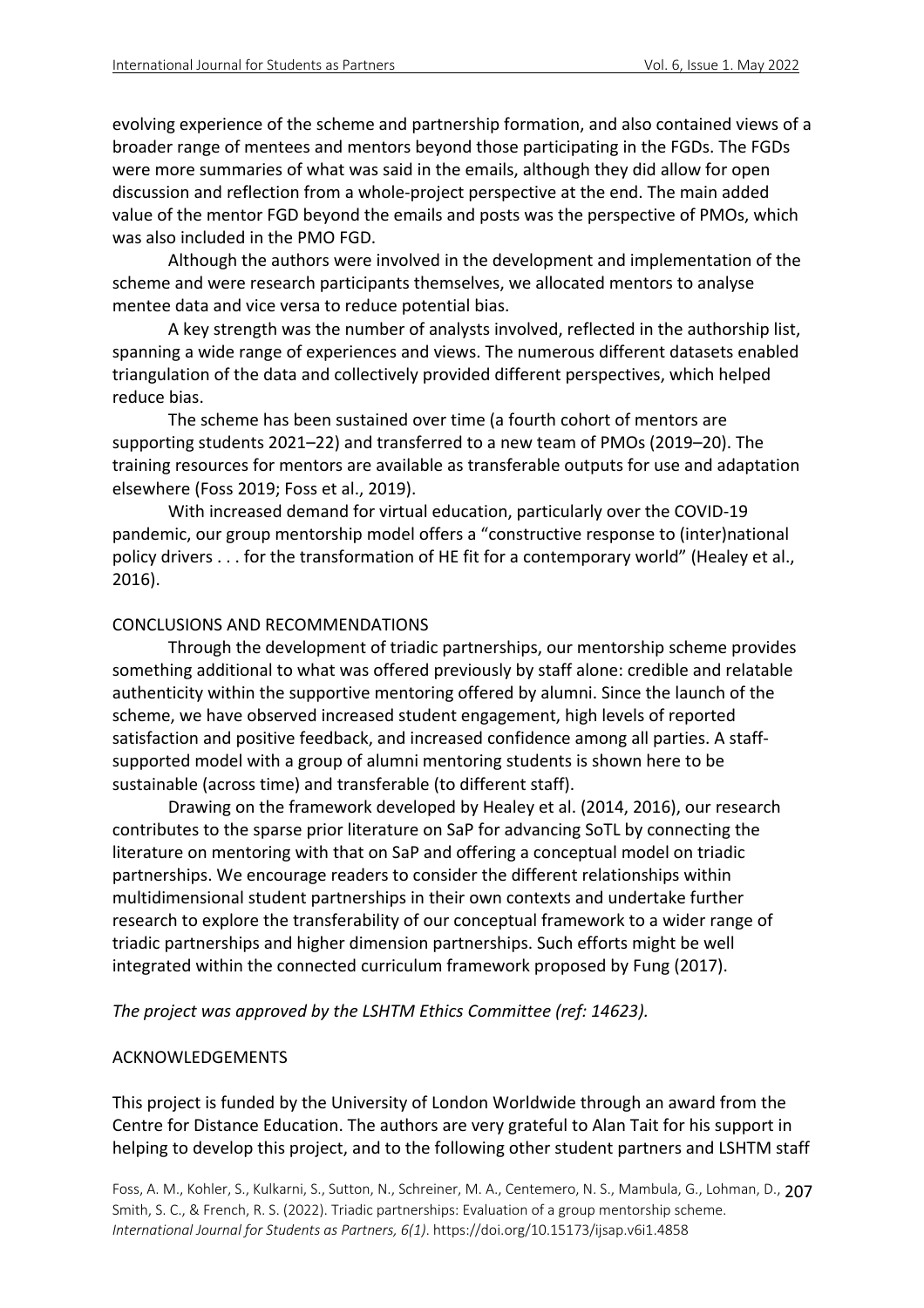and former staff for their various earlier contributions to the advancement of the mentorship scheme and its evaluation: Samuel Van Steirteghem (student partner), Vasha Bachan (student partner), Nadia Tekkal (student partner), Olivia Perrotta Hare (student partner), Jenny Fogarty (staff), Mike Hill (staff), Martine Collumbien (staff), and Ros Plowman (staff).

### NOTE ON CONTRIBUTORS

**Anna M. Foss** *is an associate professor in public health education and a project module organiser for the MSc in Public Health by distance learning at LSHTM. Her educational research interests include partnerships, creativity and innovation, mathematics, and accelerating the development of health policy and systems research capacity.*

**Sophia Kohler** *(student partner) worked as a secondary teacher in diverse classes, appreciating new forms of teaching that lead to more equal chances for all. Now a medical CAPA manager at DKMS in Tuebingen, Germany, she is mainly interested in process optimization including the challenges of COVID-19 on global health.*

**Sumedh Kulkarni** *(student partner) is a senior consultant to the Public Health Department, Government of Maharashtra, India. His involvement in the government's public health response to COVID-19 focuses on data analysis, policy advocacy and risk communication. His research interests include social determinants of health, health promotion, and health policy.*

**Natalina Sutton** *(student partner) is a clinical research fellow in the Paediatric Infectious Diseases Research Group at St George's, University of London. She is currently working on COVID-19 vaccine studies in children and adolescents and meningitis vaccine studies in infants.*

**Mary-Ann Schreiner** *(student partner) is a clinical nurse and public health specialist currently employed as director of programs for Three Stones International based in Kigali, Rwanda. Responsibilities include leading the design and management of research projects evaluating social and health interventions including nutrition, education, and gender.* 

**Nicolò Saverio Centemero** *(student partner) is a medical doctor, specialist in public health. He is currently working in the field of medical informatics at the Ente Ospedaliero Cantonale (public hospitals, Canton of Ticino, Switzerland). He also teaches and researches in medical humanities at the Sasso Corbaro Foundation (Bellinzona, Switzerland).*

**Grace Mambula** *(student partner) is the pharmacovigilance officer in Epicentre (Médecins Sans Frontiers). She manages the safety of investigational products (vaccines and therapeutics) in clinical trials being conducted in low- and middle-income settings. She is currently working on malaria therapeutics as well as Ebola and yellow fever vaccine studies.*

## **Diederik Lohman** *(student partner) is a health and human rights researcher and advocate who has worked with the Global Fund to Fight AIDS, TB and Malaria; Open Society*

Foss, A. M., Kohler, S., Kulkarni, S., Sutton, N., Schreiner, M. A., Centemero, N. S., Mambula, G., Lohman, D., 208 Smith, S. C., & French, R. S. (2022). Triadic partnerships: Evaluation of a group mentorship scheme. *International Journal for Students as Partners, 6(1)*. https://doi.org/10.15173/ijsap.v6i1.4858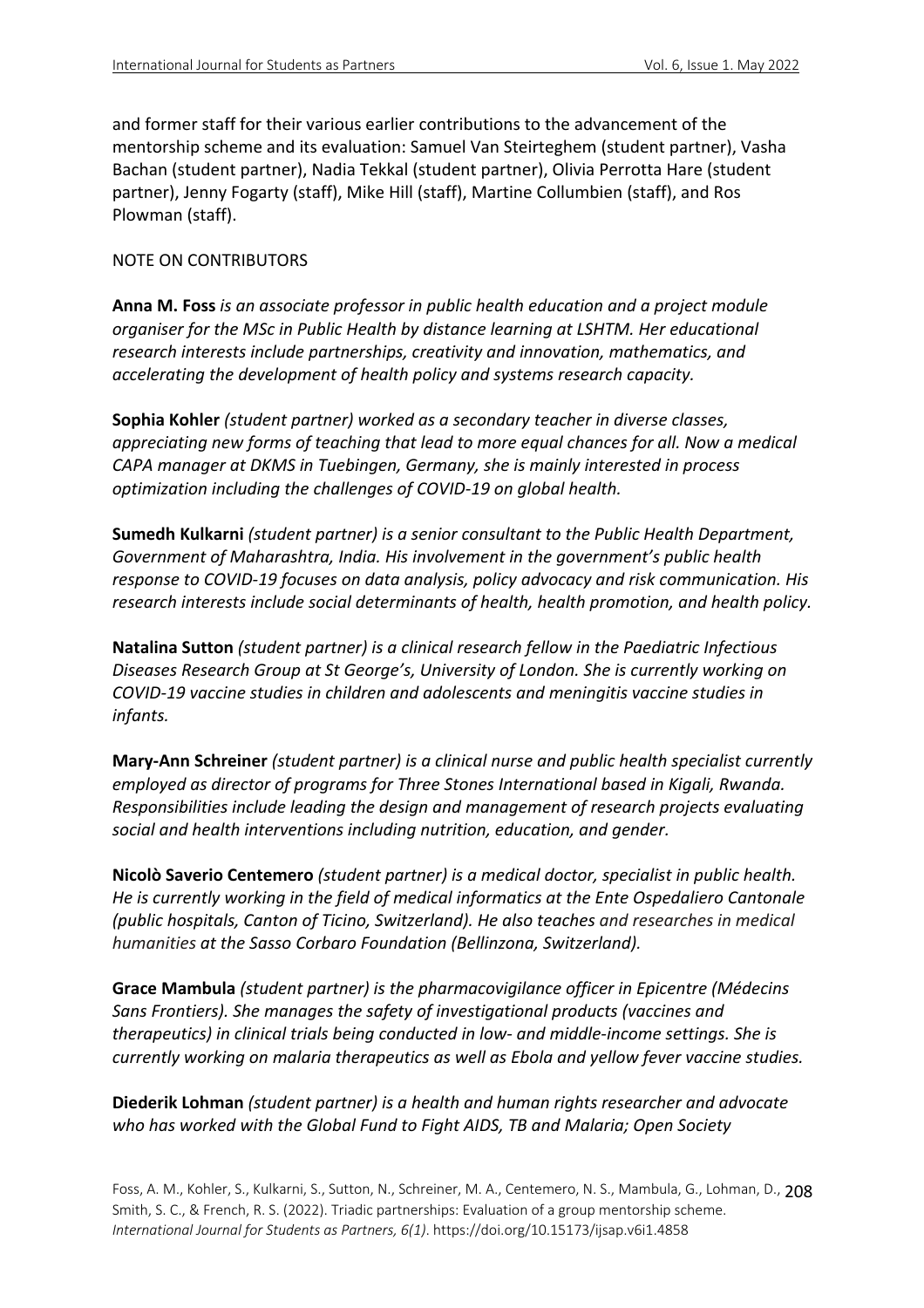*Foundations; Human Rights Watch; and Amnesty International. He specializes in drug policy, HIV, and palliative care.*

**Sarah C. Smith** *is an associate professor and a project module organiser for the MSc in Public Health by distance learning at LSHTM. Sarah is a psychometrician with a background in psychology.*

**Rebecca French** *is an associate professor in sexual and reproductive health research at LSHTM, conducting research studies alongside supporting MSc and PhD students. She is currently a departmental research degrees co-ordinator and was formerly a project module organiser for the MSc in Public Health by distance learning.* 

### REFERENCES

- Braun, V., & Clarke, V. (2006). Using thematic analysis in psychology. *Qualitative Research in Psychology, 3*(2), 77-101. https://doi.org/10.1191/1478088706qp063oa
- Braun, V., & Clarke, V. (2014). What can "thematic analysis" offer health and wellbeing researchers? *International journal of qualitative studies on health and well-being, 9*, 26152-26152. https://doi.org/10.3402/qhw.v9.26152
- British Educational Research Association. (2011). Ethical Guidelines for Educational Research. Retrieved from https://www.bera.ac.uk/wpcontent/uploads/2014/02/BERA-Ethical-Guidelines-2011.pdf
- Cook-Sather, A., & Abbot, S. (2016). *Translating Partnerships: How Faculty-Student Collaboration in Explorations of Teaching and Learning Can Transform Perceptions, Terms, and Selves*. Retrieved from https://doi.org/10.20343/teachlearninqu.4.2.5.
- Cook-Sather, A., Bovill, C., & Felten, P. (2014). Chapter 1: What Are Student-Faculty Partnerships? Our Guiding Principles and Definition. In *Engaging students as partners in learning and teaching: A guide for faculty*. San Francisco: John Wiley & Sons.
- De Civita, M., & Dobkin, P. L. (2004). Pediatric adherence as a multidimensional and dynamic construct, involving a triadic partnership. *J Pediatr Psychol, 29*(3), 157-169. https://doi.org/10.1093/jpepsy/jsh018
- Deveaux, F. (1997). The Triadic Partnership: School, Home and Community. *Journal of Family Psychotherapy, 8*(1), 43-51. https://doi.org/10.1300/J085V08N01\_04
- Durham University and Lune Rivers Trust. (2011). Participatory Action Research Toolkit Durham: Durham University. Retrieved from https://www.dur.ac.uk/resources/beacon/PARtoolkit.pdf

Foss, A. M., Kohler, S., Kulkarni, S., Sutton, N., Schreiner, M. A., Centemero, N. S., Mambula, G., Lohman, D., 209 Smith, S. C., & French, R. S. (2022). Triadic partnerships: Evaluation of a group mentorship scheme. *International Journal for Students as Partners, 6(1)*. https://doi.org/10.15173/ijsap.v6i1.4858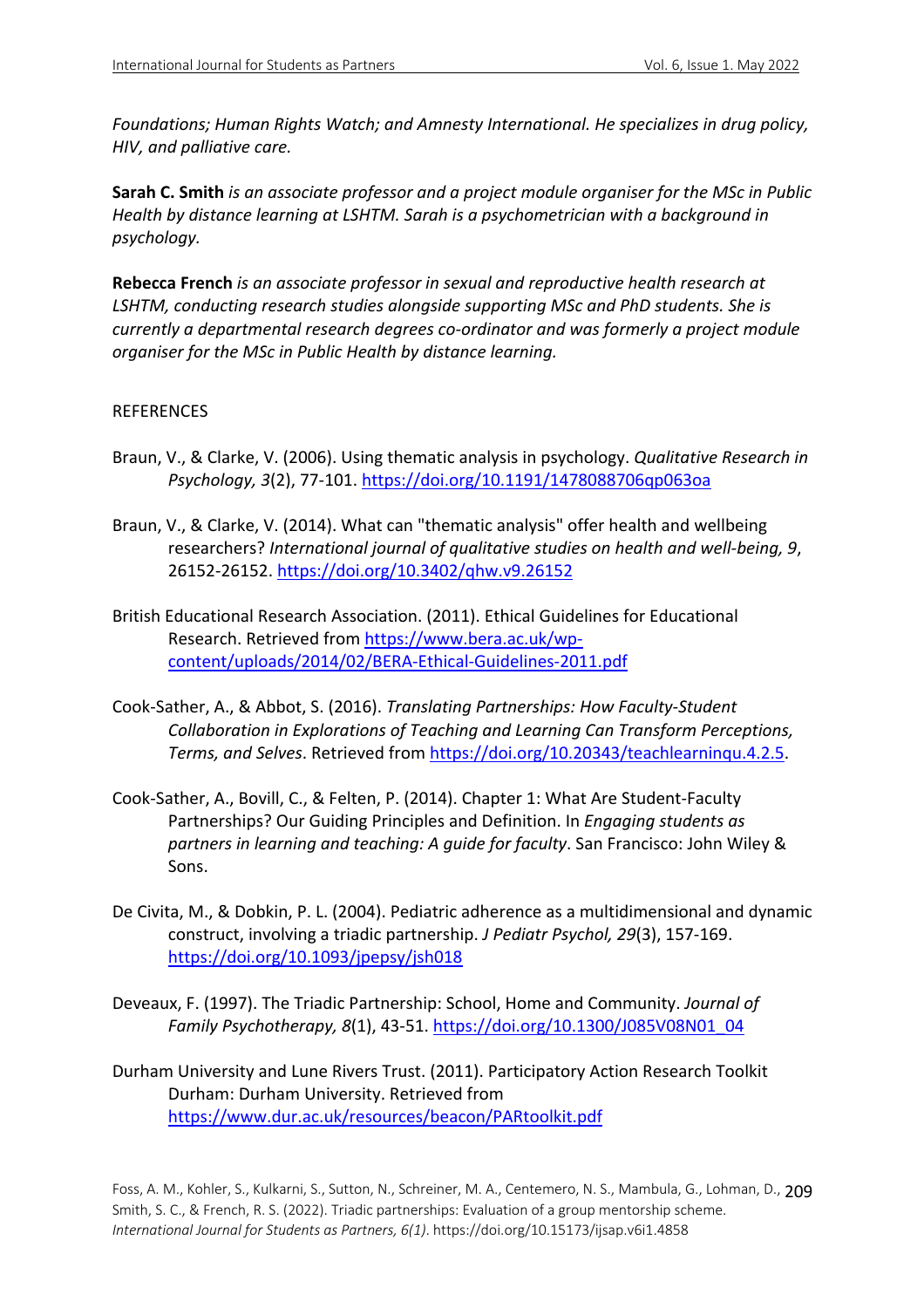- Elliott, J. (1991). Action Research for Educational Change. Retrieved from https://anotherroadmap.net/articles/0002/0968/elliott-action-research-for-educational-change-1991.pdf
- Foss, A. M. (2019). Alumni-to-Student Group Mentoring at a Distance. *Webinar hosted on 26 June 2019 by Sarah Sherman (Service Manager of the Bloomsbury Learning Environment) with participants from LSHTM and other Bloomsbury institutions, London.* Retrieved from https://www.ble.ac.uk/events.html
- Foss, A. M., Mambula, G., Kohler, S., French, R., van Steirteghem, S., Hare, O. P., Sumedh, Schreiner, M.-A., Bachan, V., Sutton, N., Osigbesan, T., Tekkal, N., Centemero, N. S., Fogarty, J., Hill, M., Plowman, R., & Tait, A. (2019). *Enhancing student engagement through an alumni-peer mentorship scheme for Public Health MSc students undertaking a research project via distance learning*. Paper presented at the 13th Research and Innovation in Distance Education, and eLearning (RIDE) annual conference. 15 March 2019, London, UK.
- Fung, D. (2017). A Connected Curriculum for Higher Education London. Retrieved from https://www.ucl.ac.uk/ucl-press/browse-books/a-connected-curriculum-for-highereducation
- Green, J., & Thorogood, N. (2014). *Qualitative methods for health research* (Third ed.). Los Angeles: SAGE.
- Harrington, K., Sinfield, S., & Burns, T. (2016). Chapter 6: Student engagement. In *Enhancing Teaching Practice in Higher Education* (Vol. 2021). London: SAGE.
- HE Academy. (2015). Framework for student engagement through partnership. Retrieved from https://www.advance-he.ac.uk/knowledge-hub/framework-studentengagement-through-partnership.
- Healey, M., Flint, A., & Harrington, K. (2014). Engagement through partnership: students as partners in learning and teaching in higher education. Retrieved from https://www.heacademy.ac.uk/system/files/resources/engagement\_through\_partn ership.pdf
- Healey, M., Flint, A., & Harrington, K. (2016). *Students as Partners: Reflections on a Conceptual Model*. Retrieved from https://doi.org/10.20343/teachlearninqu.4.2.3
- Huizing, R. L. (2012). Mentoring Together: A Literature Review of Group Mentoring. *Mentoring & Tutoring: Partnership in Learning, 20*(1), 27-55. https://doi.org/10.1080/13611267.2012.645599

Foss, A. M., Kohler, S., Kulkarni, S., Sutton, N., Schreiner, M. A., Centemero, N. S., Mambula, G., Lohman, D., 210 Smith, S. C., & French, R. S. (2022). Triadic partnerships: Evaluation of a group mentorship scheme. *International Journal for Students as Partners, 6(1)*. https://doi.org/10.15173/ijsap.v6i1.4858